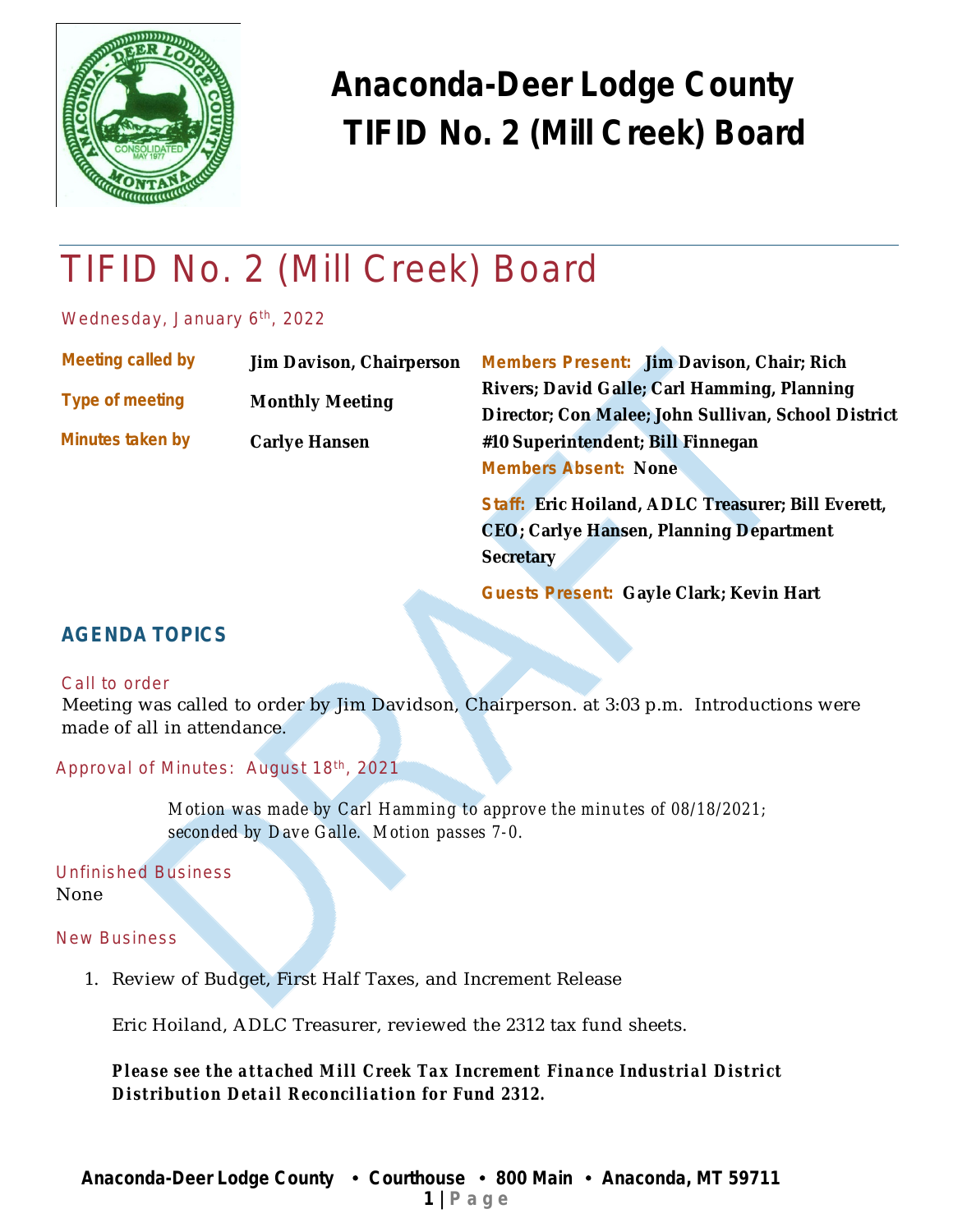

#### *Please see attached 2021 Certified Taxable Valuation Information*

Mr. Hoiland did answer some clarifying questions asked by the Board regarding the Debt Service and the Opportunity Fire District on these sheets.

It was verified that Premier Industries is no longer a viable operation and that the land has been returned to ADLC.

> *Motion is made by Bill Finnegan to accept the financials; seconded by Carl Hamming. Motion passes 7-0.*

2. Discussion on Debt Recall on Mill Creek TID Debt

Mr. Hoiland stated that he talked to Aaron Rubio, from D.A. Davidson. He quoted about \$1.2M, but on the amortization table, there is still something under \$1.4M. This will go down after we make payments this year, but there may be some sort of savings if we recall the debt, so that is why he may have quoted him that. Mr. Davison talked to Mr. Rubio also and he was told the same thing. There is not going to be that much savings, but there will be some. There is only about 7 or 8 years left on the bonds so currently there is only 7 or 8 years left on the increment district itself. The cash reserve for the bond reserve is \$142K, plus \$150K for this year, so the fund has about \$300K in it. The capital improvement fund has about \$526K. There is \$821K in all these funds that the Board could make decisions on to recall the debt.

Bill Finnegan wanted to clarify that at the August meeting, that the minutes stated the debt repayment would go into a trust or a reserve, and that he understood that it wouldn't necessarily pay the debt off, but that it would continue to run its course. Mr. Hoiland stated that yes, they would pay it off, and then D.A. Davidson would hold this in trust and over the next 8 years, they would make the payments as they come around. They are not just going to pull the bonds. This is something where they must go to full maturity. Mr. Finnegan asked what the benefit of this is and CEO Bill Everett stated that they would get interest, it is very low, but there is some interest gained.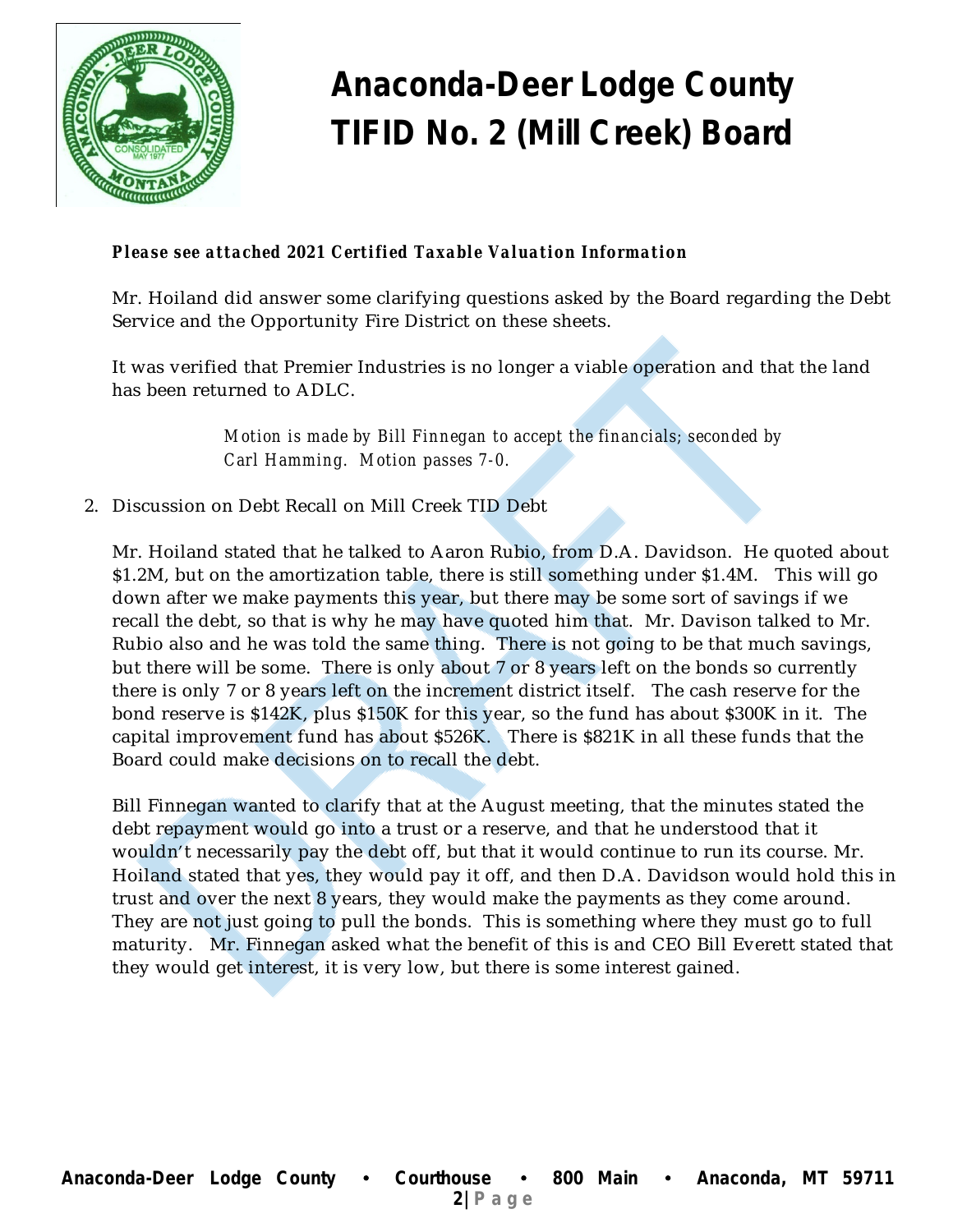

3. Discussion to Sunsetting the Mill Creek TID Early

Currently, the discussion is now coming around to sunsetting the TID. This was discussed a year ago. The Board also wanted to make sure that by doing this, it doesn't cause harm to anyone and to try and see how this could be transitioned or if there were some large projects out there and then not need to sunset the district. He cannot think of any large ones at this time that would utilize the Mill Creek TIFID Funds.

At this time, Mr. John Sullivan, from the Anaconda School District, wanted to contribute some paperwork that he has put together regarding where they will stand with and without the TIF monies. He submitted School Funding Information for both the Anaconda Elementary School District as well as the Anaconda High School District.

#### *Please see the attached Anaconda School District School Funding Information*

Mr. Sullivan introduced himself as the new superintendent of the Anaconda School District. He stated that the school board currently has some concerns, so if there were things said in the past, he is not targeting anyone, he is just trying to get around and put into perspective some of the things that he has heard. He discussed that every year, there is a budget given to the school district by the OPI. They basically have their budget set for them, and the State of Montana is the one that relies on all funding. He states that it is not him that is relying on the TIFID district. The State of Montana is relying on the TIFID districts, and they have built that into the budgets. He stated that for the school board to say that we should have never relied on this, that is not the point, it is the State that is relying on this as they have already set the budget. He discussed the taxable valuation; this is what the State of Montana calculates as taxable valuation of our district. He has done this with both the Elementary and High School districts. The general fund budget for the Elementary is \$4,486,811.00. The highest budget without a vote is \$5,889,442.00. If you look at that, the adopted budget is the same number. They are going to operate on their highest budget year in and year out without a vote. They are used to doing this and they are operating pretty much the same every year. With the TIFID applied to the over-base Budget, there would be an additional \$765,502.00. The State of Montana states that they know that the district has this TIFID issued and that is what the district will rely on. The general fund mills would then be 64 mils. They then would generate from the taxpayers in property taxes an amount at \$454,338.00.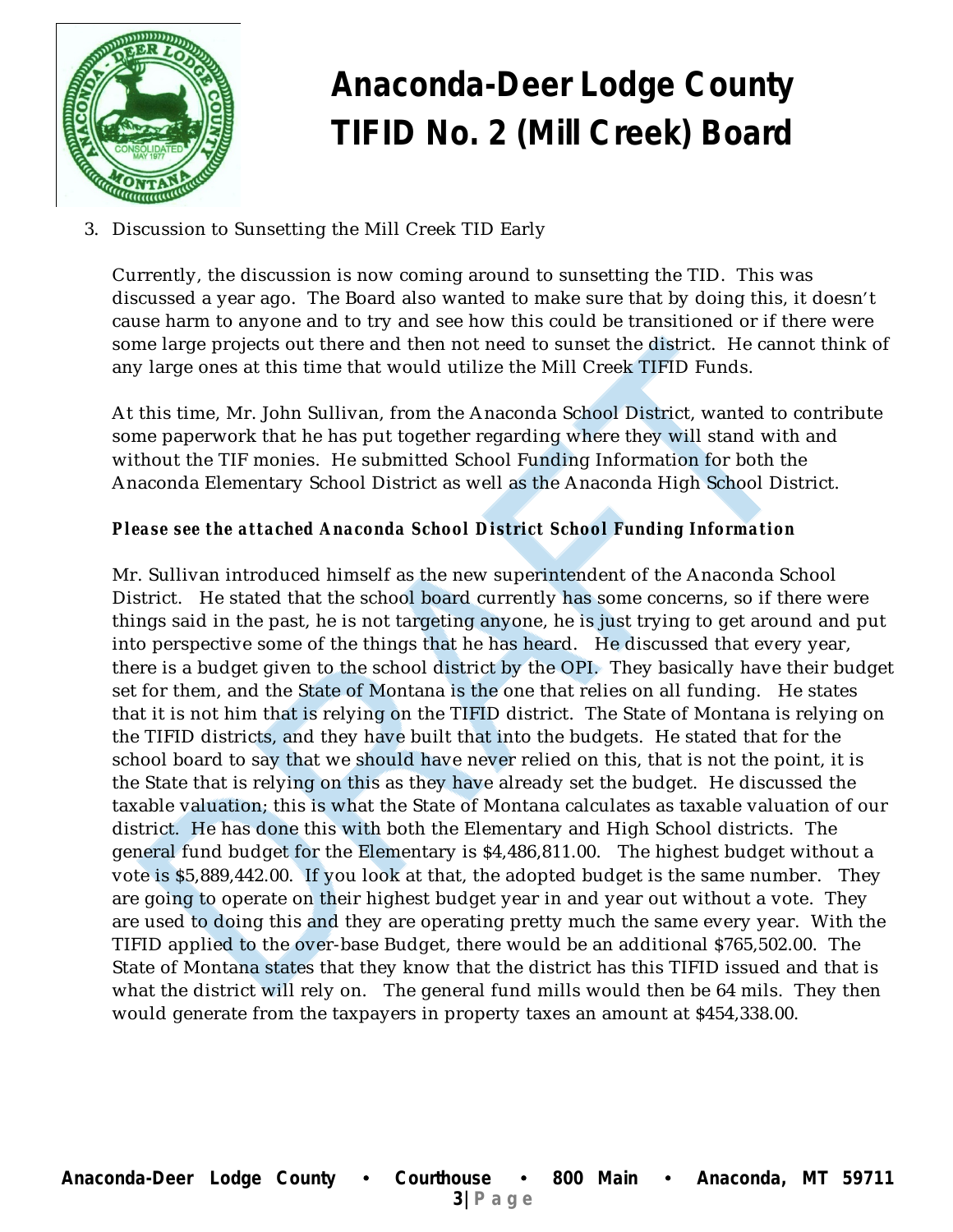

If the TIFID funding would go away, there would be 54.8 mils to the taxpayer, that is the maximum they can go without a vote. If this district goes away, or sunsets, there will need to be a way to make it up. This is also true with the Anaconda High School District. He stated that in both cases, the district will mil the taxpayers to make up for lost funds. However, if the taxable valuation of the district property were to increase significantly it could possibly be a wash. Mr. Hoiland stated that this is something that they would need to get tied down and get a definite answer before anyone makes any decisions.

He states that right now they are milling 102.97 mils in the elementary based on \$13M property taxable valuation. If they go to \$20M property taxable valuation, then they would be milling less at 92.94, so this would be a savings to the taxpayers. Mr. Everett asked how this would affect the School District financially. Mr. Johnson states that this won't affect them at all and that the State that will take care of this and if this goes to the \$20M property taxable valuation, this will not affect them at all.

There was some detailed discussion regarding this. Mr. Everett also believes that there should be a savings. He asked if there will be any negative impact to the school with any of this and Mr. Sullivan stated that they will have their money regardless, whether they mil this to the taxpayer or not. He states that regardless of what happens, there will be mils and the school will not lose a nickel. This is just the way it must be. He states that this will look bad on the school obviously, but if the number does not go to \$20M, then this will go on the resident taxes, and it is going to look like the school has just nailed them. Mr. Everett stated that the school needs the same amount of money, and he would like to approach the taxpayers and say that there has been a savings and now we would like the mil back for new capital for construction of a new school. Mr. Hoiland also stated that if they are putting 300 mils on their and it can be dropped to 200 mils, taxpayers will be getting a county savings well.

Mr. Everett asked Rich Rivers his thoughts on this, as he is an accountant. He feels that they need to be working with real numbers and right now it sounds good. Mr. Hoiland stated that these are the real numbers that were certified with the budget and has been put before the public. Mr. Everett states that the thing that makes him nervous is that he would like to have a CPA firm document and stamp this thing as it is. He feels that this all makes sense, but to have someone do this at the State level, or even to have a CPA state that this will work, won't happen as CPA's or the State will not touch tax increments. Mr. Everett states that the last thing anyone wants to do is to hurt anyone else in the room. Mr. Everett states that he needs real numbers and he stated that the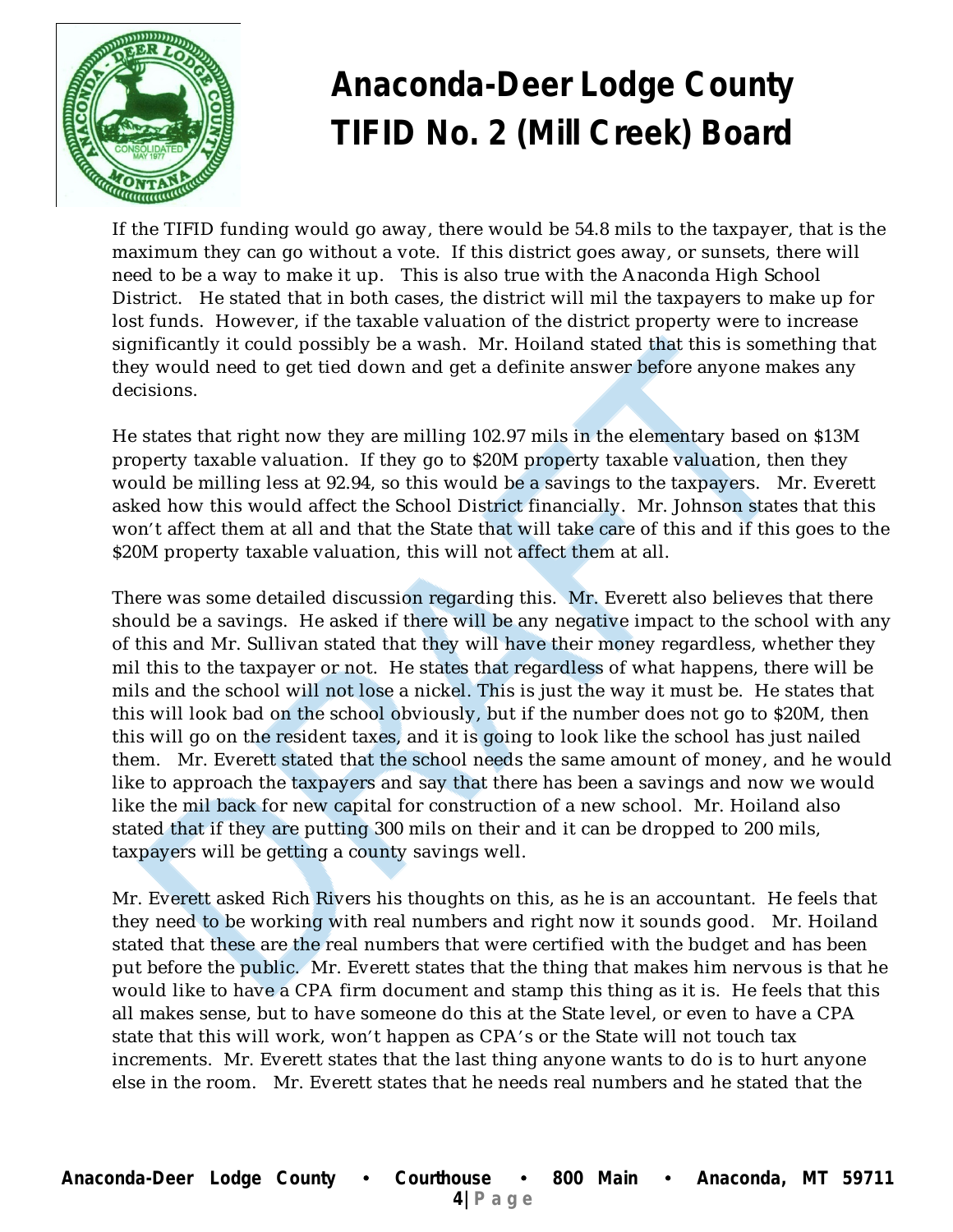

number crunching that Mr. Sullivan has done has been phenomenal and to try and get the Department of Revenue to do this would not happen. He states that if the TIFID Board could wait a few months until July or August, you would know more of the numbers. Mr. Hoiland stated that at this time, since it is after January 1<sup>st</sup>, there is a whole year to finalize the decisions. This will all need to be completed before January 1st, 2023.

Mr. Everett states that at the time that we do the sunsetting, he wants to go out and vet to the public the idea of the new school program and he has some developments that he would like to see happen there. However, he feels they are a good 6 months before any of this can go out to the public. He wants the ideas to go out together, so folks are going to see a big savings and then not want to give anything back. His way is that he feels that the ideas need to go in unison. Here is your cut, here is what we want, here is what you will get. Realistically, they are still going to pay less in the end. Mr. Everett states that he really wants to slow this process down over the next six months.

Gayle Clark wanted to ask the question regarding the County having until January 1st, 2023, to make the decision and get everything finalized. She thinks this is a question that they need to figure out regarding checking with OPI, as they submit their budgets starting July 1 $^{\rm st}$ , 2022, to June 30 $^{\rm th}$ , 2023, and if this is closed out on January 1 $^{\rm st}$ , 2023, then the school probably needs to talk to the State to see how that is going to affect the second half of their budget. She feels that this is something to be looked at to see what the offset is. She would like to see if the County could get the information to them before they need to build their budget going into the next fiscal year if this is going to be changed significantly regarding any of the above conversation and whether the State will need to readjust and recalculate their budget.

Mr. Hoiland asked Mr. Davison if any other community has sunsetted the TIFID districts. Mr. Davison stated that it may be a good idea to look at the Missoula Downtown District.

Again, there was much discussion regarding all the above topics and clarifications made by Mr. Hoiland, Mr. Davison, and Mr. Everett. Mr. Everett did reiterate that financially, the County is exactly where it should be. Mr. Hoiland stated that if we got this TIFID off the books, they are going to be less than \$600,000.00 with a few loans out for the streetlights and the courthouse. Mr. Everett states that we are doing well and that with newly taxable value, there are going to be good things happening. Mr. Hoiland believes that the County needs to get a new school compound built.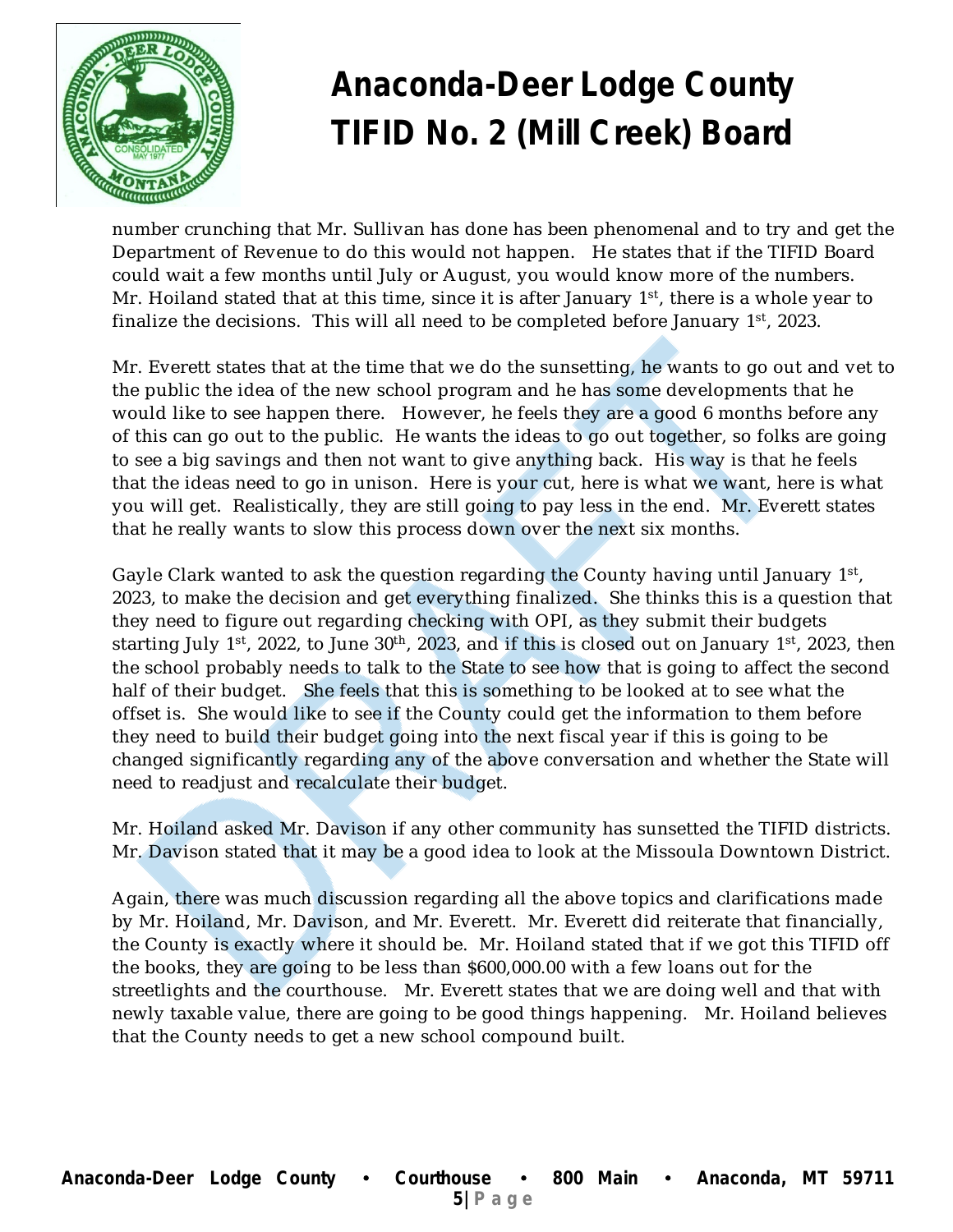

Mr. Everett is in negotiations with Patriot Rail. Basically, all they need right now is a metal building where they can throw some of the rail cars in to do some service work. They don't want everything that is over there from the years past. They also are not wanting to go out and clean up their own mess. However, if this were to change hands, he can get funds to clean this area up. Mr. Everett discussed a meeting that he had with DEQ and stated that we are onboard for primary project funding. There are many

negotiations going on in this regard. The goal right now is to build a new school compound on a Superfund site, and this would make sense for the school compound to go in and/or around the Patriot Railyard.

Mr. Sullivan said that right now, there is a project going on in the high school to revamp all the heating units in the bathrooms. The cost will be \$2.5M for the high school. There are 712 students in the high school right now and this is making the place packed in -  $7^{\rm th}$ graders with seniors doesn't work very well.

Mr. Finnegan asked Mr. Sullivan to educate him a little bit. The base budget compared to the maximum budget at \$1.4M is what the funds are used for, such as boilers, or any improvement that they put into the building. Mr. Sullivan stated that this is just the general operating fund, and he states that probably 88% of this is salary. Mr. Hoiland states that the State Legislature sets money aside for capital improvement projects in schools that you must apply for. The heating project at the school is being funded by the American Rescue Act. They applied for this, and they got about \$5.5M. The idea behind this is that there are many ways you can use the funding, but that it must be used by 2023, as long as you are improving the safety and surroundings for the students. They have also used these funds to hire nurses and paraprofessionals. They have purchased more sanitation and cleaning products. He does state that the numbers you are seeing today are all general fund only. Transportation is a totally separate fund. Adult Education is a totally separate fund. Technology is a totally separate fund. He states that all in all this is a very goofy formula.

Mr. Davison asked the final questions regarding whether there will be within the Mill Creek TIFID district. Mr. Everett stated that no one wants to purchase or develop the area. It is just not a desirable area and they have been trying for years to promote this.

There was then a side conversation that developed regarding all the school properties that will need to be sold, or have been sold, and the future with the buildings.

Miscellaneous/Announcements

| Anaconda-Deer Lodge County . Courthouse . 800 Main |  |  |  |  |  |  |  | Anaconda, MT 59711 |  |  |
|----------------------------------------------------|--|--|--|--|--|--|--|--------------------|--|--|
| $6$ Page                                           |  |  |  |  |  |  |  |                    |  |  |